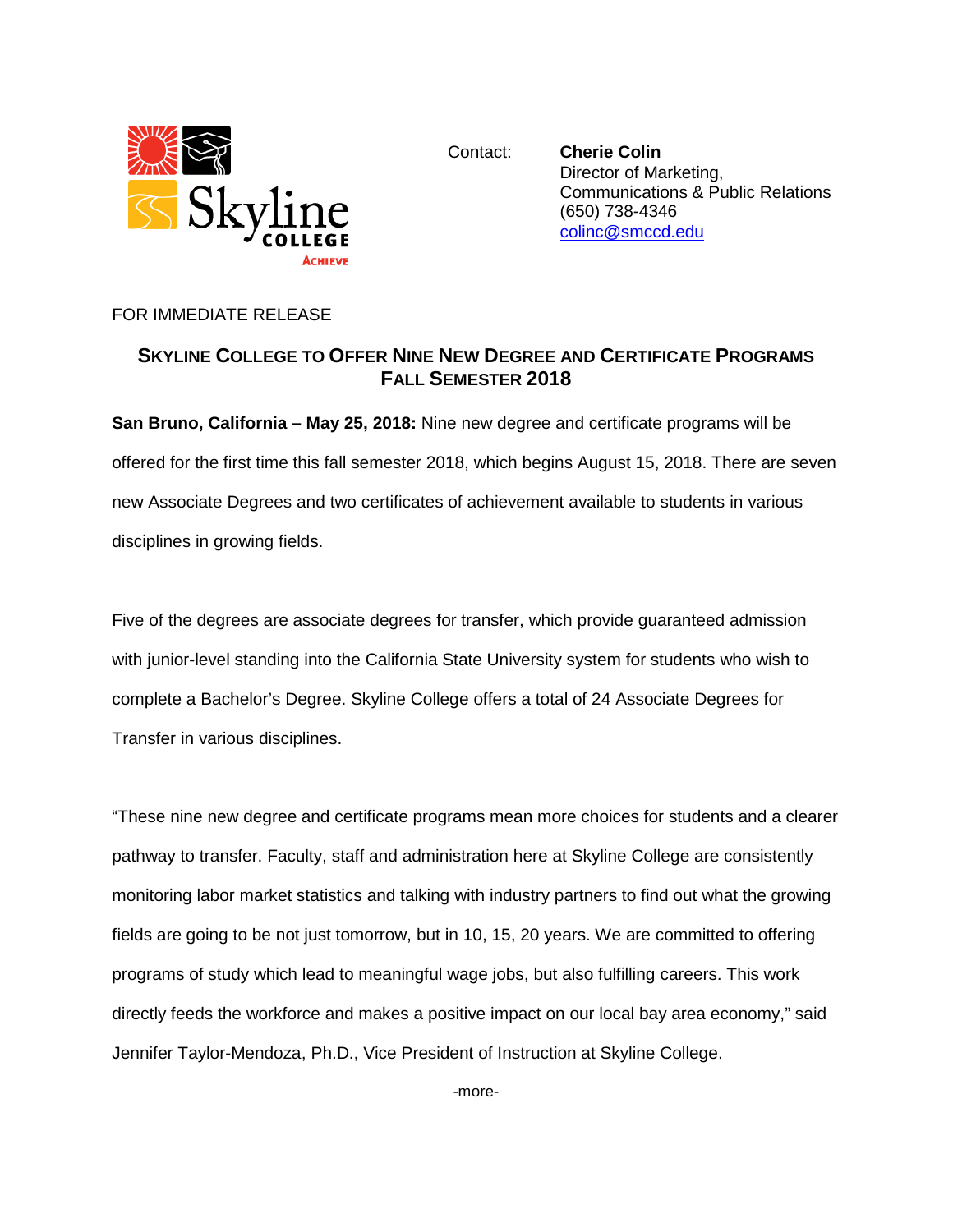#### **Associate in Arts Degree for Transfer – Philosophy**

Students who graduate with an associate's degree in philosophy typically transfer to a four year university to earn a bachelor's degree in philosophy and then continue onto a Masters or PhD program. It is not uncommon for philosophy majors to transfer to law school as well. Common pathways lead to careers in education, law, information technology, technical writing, marketing and journalism. Data from PayScale indicates that Philosophy Bachelor of Arts Degree holders in mid-career out-earn those who hold bachelor of arts degrees in Communications, History, English, Marketing, Biology, Psychology and numerous other popular disciplines.

#### **Associate in Arts Degree for Transfer – Political Science**

An associate's degree for transfer in political science offers students the opportunity to transfer to a 4-year university. A bachelor's degree in political science can lead to exciting careers in federal, state and local governments; law; business; international organizations; nonprofit associations and organizations; campaign management and polling; journalism; pre-collegiate education; electoral politics; research, university and college teaching. Political science majors gain analytical skills, administrative competence and communication abilities that are valued in a wide spectrum of potential career areas.

#### **Associate in Arts Degree for Transfer – Sociology**

Students who complete an associate in arts degree for transfer sociology typically transfer to a 4-year university to pursue a bachelors in sociology. A degree in sociology has many career possibilities. Some of the careers available with a Bachelor's degree in Sociology include social services and counseling, sales and marketing, early childhood development, administrative support, teaching, service occupations, legal careers, community organizers, activism, administration of justice, journalism and social scientific research.

-more-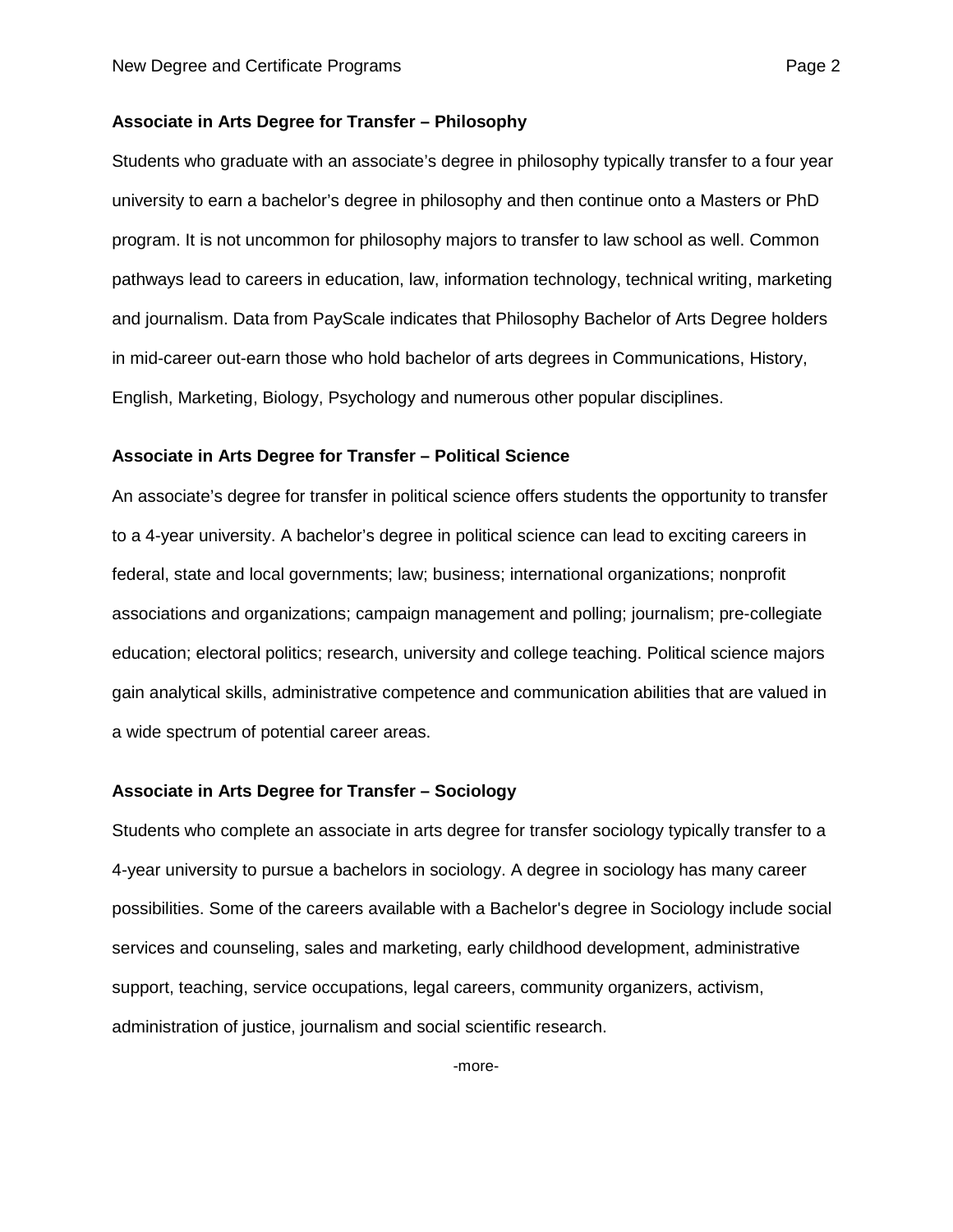#### **Associate in Science Degree and Certificate of Achievement – Anesthesia Technology**

Anesthesia technology focuses on fundamental and advanced clinical procedures which assist the anesthesia provider in the safe and efficient care of patients under anesthesia. Anesthesia Technologists work under the direction of an anesthesia provider as a vital member of the anesthesia care team. Anesthesia Technologists are proficient in the acquisition, preparation, and application of various types of equipment required for the delivery of anesthesia care and work in hospitals and surgical centers.

## **Associate in Science Degree and Certificate of Achievement – Biotechnology**

#### **Manufacturing Technician**

A Biotechnology Manufacturing Technician works in the biotechnology industry as a production technician. A production technician operates and maintains equipment used to manufacture protein pharmaceutical products. This opportunity is ideal for students who want to work in an applied scientific setting.

#### **Associate in Science Degree for Transfer – Computer Science**

The Computer Science program prepares Skyline College graduates for transfer to a four-year institution to complete a Bachelor's degree in computer science or software engineering. Career opportunities exist in numerous businesses and industries. Typical entry-level positions include quality assurance and systems testing, software and hardware design and frequently involve working on project teams.

-more-